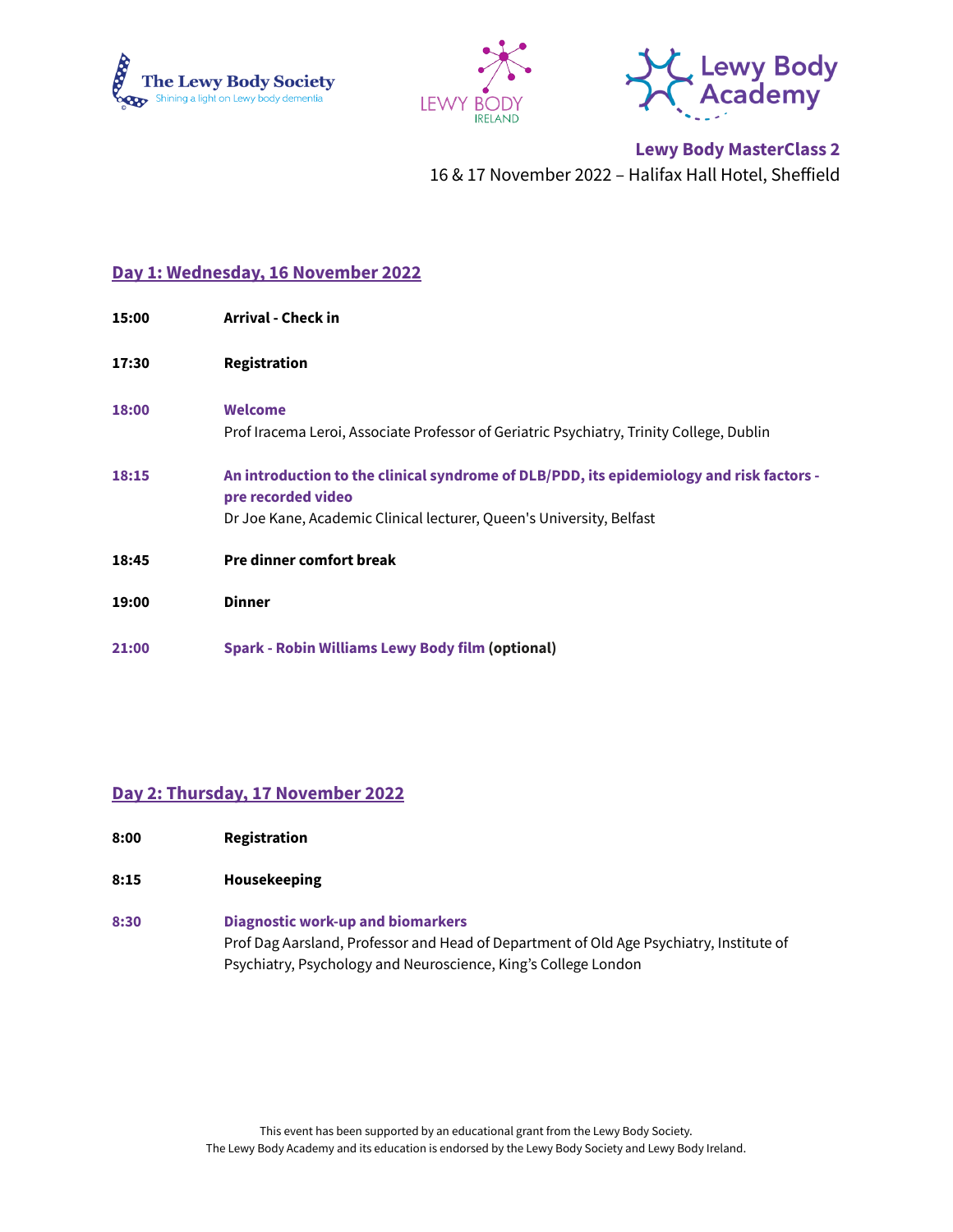





**Lewy Body MasterClass 2** 16 & 17 November 2022 – Halifax Hall Hotel, Sheffield

| 9:00  | Clinical presentations - lightning talks (8 minutes each + questions)                                                                                                                                                              |
|-------|------------------------------------------------------------------------------------------------------------------------------------------------------------------------------------------------------------------------------------|
|       | Motor symptoms/Parkinsonism: Dr Sean O' Dowd, Consultant Neurologist, Tallaght University<br><b>Hospital Dublin</b>                                                                                                                |
|       | Falls/autonomic dysfunction: Prof Bernadette McGuinness, Professor of Geriatric Medicine and<br>Consultant Geriatrician, Queen's University Belfast                                                                                |
|       | <b>Cognitive impairment: Prof Dag Aarsland</b>                                                                                                                                                                                     |
|       | Sleep and arousal problems: Dr Sean O' Dowd                                                                                                                                                                                        |
|       | Misidentification syndromes: Prof Iracema Leroi                                                                                                                                                                                    |
|       | Visual perceptual abnormalities: Dr Joe Kane                                                                                                                                                                                       |
| 10:00 | <b>Refreshment break</b>                                                                                                                                                                                                           |
| 10:30 | An introduction to assessment tools for cognitive, functional, and behavioural changes for<br>DLB/PDD, focus on DIAMOND LEWY TOOLKIT for diagnosis<br>Prof John O' Brien, Professor of Old Age Psychiatry, University of Cambridge |
| 11:00 | Treatment and management of DLB/PDD (pharmacological and<br>non-pharmacological) Prof John-Paul Taylor, Professor of Translational Dementia research<br>and Honorary Consultant Old Age Psychiatrist, Newcastle University (TBC)   |
| 11:45 | <b>Prodromal DLB</b><br>Dr Paul Donaghy, NIHR Intermediate Clinical Fellow and Consultant Old Age Psychiatrist,<br>Newcastle University                                                                                            |
| 12:15 | <b>Research</b><br>Prof John-Paul Taylor (TBC)                                                                                                                                                                                     |
| 12:45 | Lunch                                                                                                                                                                                                                              |